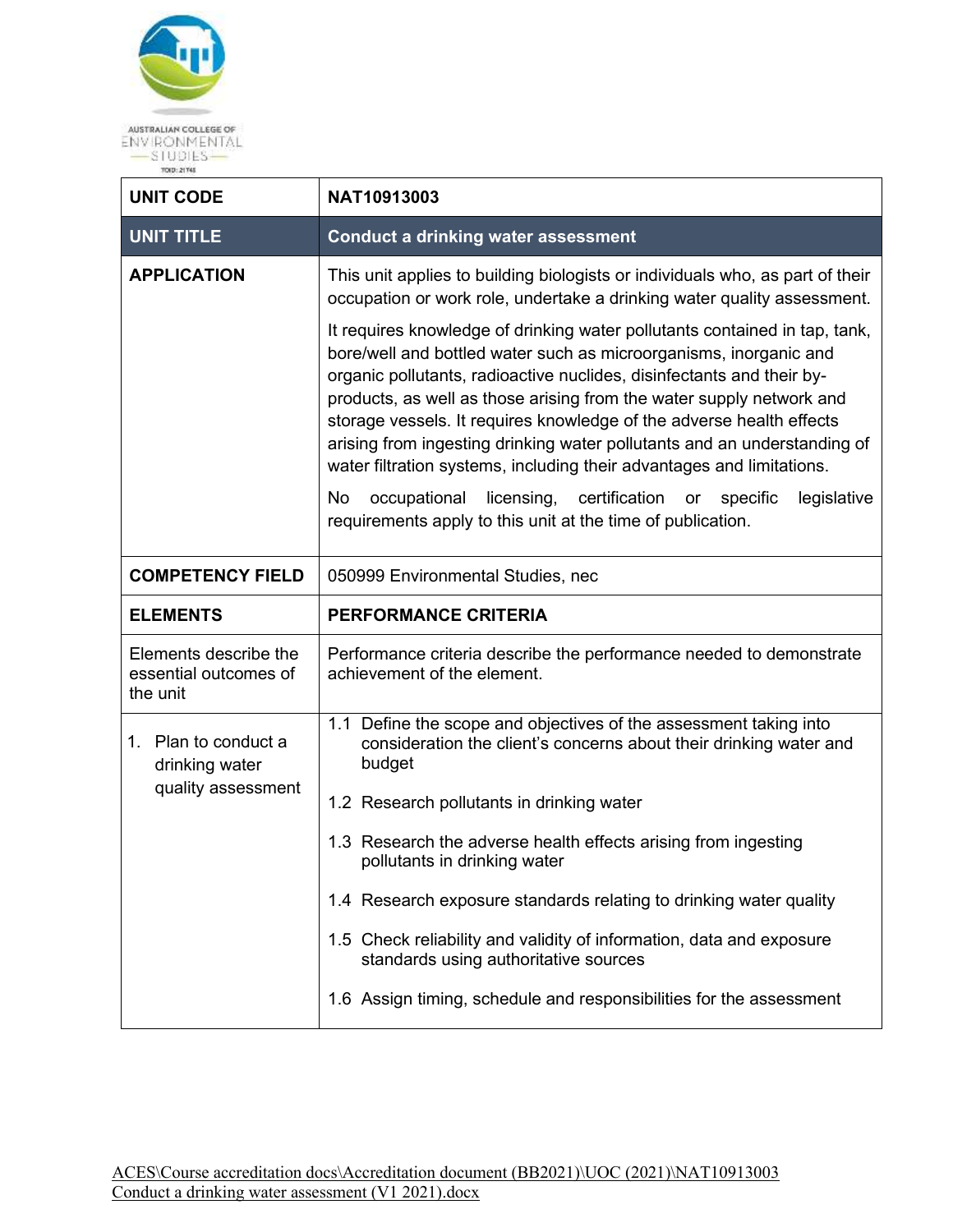

| 2. | Undertake a                                                    | 2.1 Identify the client's source of drinking water                                                                                               |
|----|----------------------------------------------------------------|--------------------------------------------------------------------------------------------------------------------------------------------------|
|    | drinking water                                                 | 2.2 Identify potential hazards in the client's water supply network                                                                              |
|    | quality assessment                                             | 2.3 Identify potential drinking water pollutants arising from the domestic<br>pipes and faucets unique to the site                               |
| 3. | Make                                                           | 3.1 Research the types of water filtration systems available, their<br>benefits and limitations                                                  |
|    | recommendations to<br>remove pollutants<br>from drinking water | 3.2 Identify the appropriate water filtration system taking into<br>consideration the pollutants it removes and the client's needs and<br>budget |
|    |                                                                | Identify key personnel required to assist in implementing the<br>3.3 <sub>1</sub><br>solutions                                                   |
| 4. | Report the<br>outcomes of the                                  | 4.1 Document assessment findings and recommendations in a<br>professional report                                                                 |
|    | drinking water<br>assessment                                   | 4.2 Present objective evidence with clear and concise reference from<br>authoritative sources                                                    |

## **FOUNDATION SKILLS**

*Foundation skills essential to performance in this unit, but not explicit in the performance criteria are listed here, along with a brief context statement.* 

| <b>Skill</b>       | <b>Description</b>                                                                                                                  |
|--------------------|-------------------------------------------------------------------------------------------------------------------------------------|
| Reading skills to: | Evaluate the potential relevance of various sources of<br>written information based on the author's standing in the<br>field.       |
|                    | Read text which includes specialised vocabulary to gather<br>information and create questions to be answered.                       |
|                    | Understand text which includes symbols and embedded<br>technical information in relation to drinking water quality<br>measurements. |
| Writing skills to: | Produce, edit and proofread documents to ensure clarity of<br>meaning, accuracy and consistency of information                      |
|                    | Address the context, purpose and audience when<br>generating text                                                                   |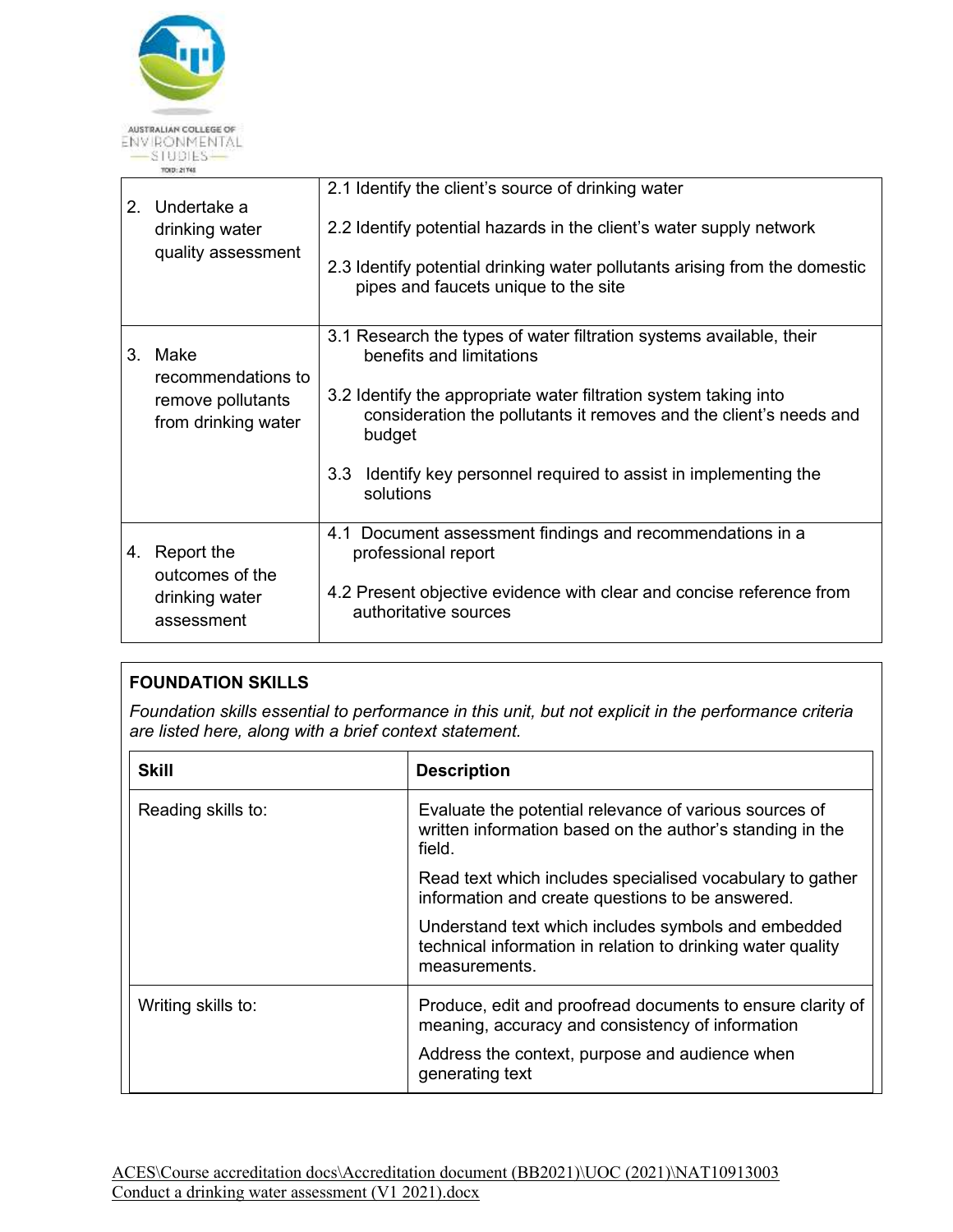

|                               | Integrate information and ideas from a range of sources,<br>e.g. Acts and Regulations, Australian Drinking Water<br>Guidelines, learning materials, research, videos.<br>Relay/report researched information using clear and direct<br>language appropriate to the reader/audience<br>Validate findings where appropriate |
|-------------------------------|---------------------------------------------------------------------------------------------------------------------------------------------------------------------------------------------------------------------------------------------------------------------------------------------------------------------------|
| Oral communication skills to: | Participate effectively in spoken interactions with various<br>stakeholders, using strategies to seek information, confirm,<br>clarify, make constructive suggestions and<br>recommendations.                                                                                                                             |
|                               | Understand oral text and vocabulary used in videos,<br>YouTube clips, lectures, and workshops. Use a range of<br>strategies when presenting an opinion and presenting<br>options.                                                                                                                                         |
| Numeracy skills to:           | Extract and evaluate mathematical information embedded<br>in a range of texts, regulations and standards, including<br>fractions, percentages, ratio, rates, proportions, positive<br>and negative numbers, maps and plans.                                                                                               |
|                               | Represent mathematical information in a form useful to the<br>client.                                                                                                                                                                                                                                                     |
|                               | Use estimation to check appropriate accuracy.                                                                                                                                                                                                                                                                             |
|                               | Use formal written mathematical language.                                                                                                                                                                                                                                                                                 |
|                               | Calculates compares and interprets probabilities.                                                                                                                                                                                                                                                                         |
|                               |                                                                                                                                                                                                                                                                                                                           |
| Learning skills to:           | Pose questions, use web search queries to identify<br>relevant information sources on the internet.                                                                                                                                                                                                                       |
|                               | Evaluate the logic and reliability of information from a<br>variety of sources. Understands there are different ways of<br>interpreting information.                                                                                                                                                                      |
|                               | Seek information from a number of sources including water<br>distributors, government agencies and water filtration<br>companies                                                                                                                                                                                          |
| Problem-solving skills to:    | Research hazards unique to the site.                                                                                                                                                                                                                                                                                      |
|                               | Use problem-solving processes to provide solutions that<br>incorporate the client's needs.                                                                                                                                                                                                                                |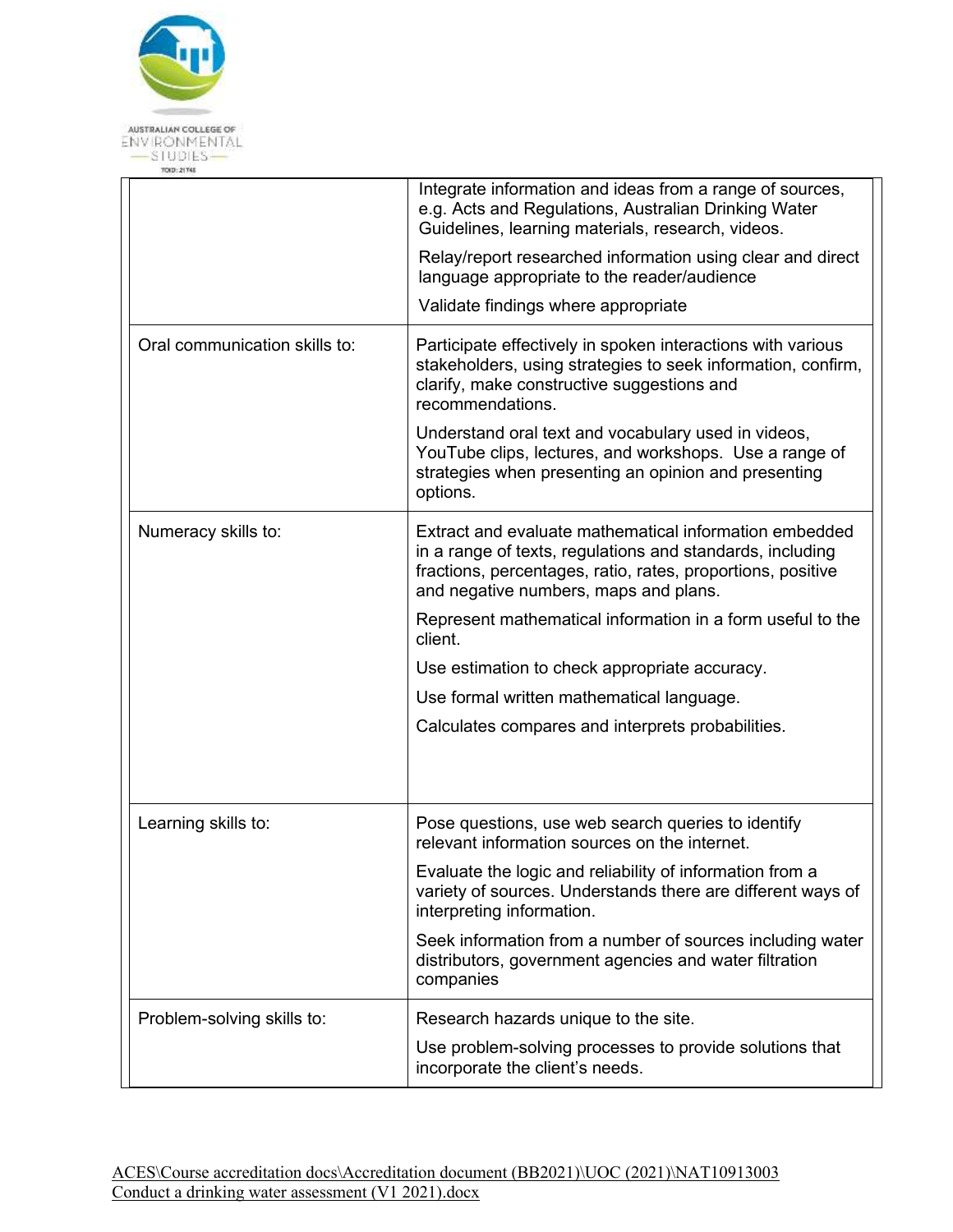

| Self-management skills to:                |                                          | Manage reference information and data to evaluate results.                                                                                |                                           |          |  |
|-------------------------------------------|------------------------------------------|-------------------------------------------------------------------------------------------------------------------------------------------|-------------------------------------------|----------|--|
| Technology skills to:                     |                                          | Follows instructions for using technology.<br>Use software and the internet to store and access<br>information and project documentation. |                                           |          |  |
| <b>UNIT MAPPING</b><br><b>INFORMATION</b> | Code and Title<br><b>Current Version</b> |                                                                                                                                           | Code and Title<br><b>Previous Version</b> | Comments |  |

drinking water assessment drinking water assessment

BLDBIO603 Conduct a

Equivalent unit

NAT10913003 Conduct a

| <b>TITLE</b>                          | <b>Assessment Requirements for</b><br>NAT10913003 Conduct a drinking water assessment                                                                                                                                                                                                                                               |
|---------------------------------------|-------------------------------------------------------------------------------------------------------------------------------------------------------------------------------------------------------------------------------------------------------------------------------------------------------------------------------------|
| <b>PERFORMANCE</b><br><b>EVIDENCE</b> | The learner must show evidence of the ability to complete tasks outlined in<br>the elements and performance criteria of this unit, and manage tasks and<br>contingencies in the context of the role of a Building Biology Consultant.<br>There must be demonstrated evidence that the learner has completed the<br>following tasks: |
|                                       | Identified the client's concerns with their drinking water supply and budget                                                                                                                                                                                                                                                        |
|                                       | Identified the client's source of drinking water                                                                                                                                                                                                                                                                                    |
|                                       | Identified drinking water pollutants unique to the site                                                                                                                                                                                                                                                                             |
|                                       | Researched adverse health effects arising from ingesting drinking water<br>pollutants                                                                                                                                                                                                                                               |
|                                       | Researched types of water filtration systems available                                                                                                                                                                                                                                                                              |
|                                       | Used computer software                                                                                                                                                                                                                                                                                                              |
|                                       | Completed a client report incorporating assessment findings, adverse<br>health effects and recommendations                                                                                                                                                                                                                          |
| <b>KNOWLEDGE</b><br><b>EVIDENCE</b>   | The learner must be able to demonstrate essential knowledge required to<br>effectively do the task outlined in elements and performance criteria of this<br>unit, and manage the task and contingencies in the context of the work role.<br>This includes knowledge of:                                                             |
|                                       | Sources of drinking water pollutants associated with tap, tank, bore/well<br>and bottled water                                                                                                                                                                                                                                      |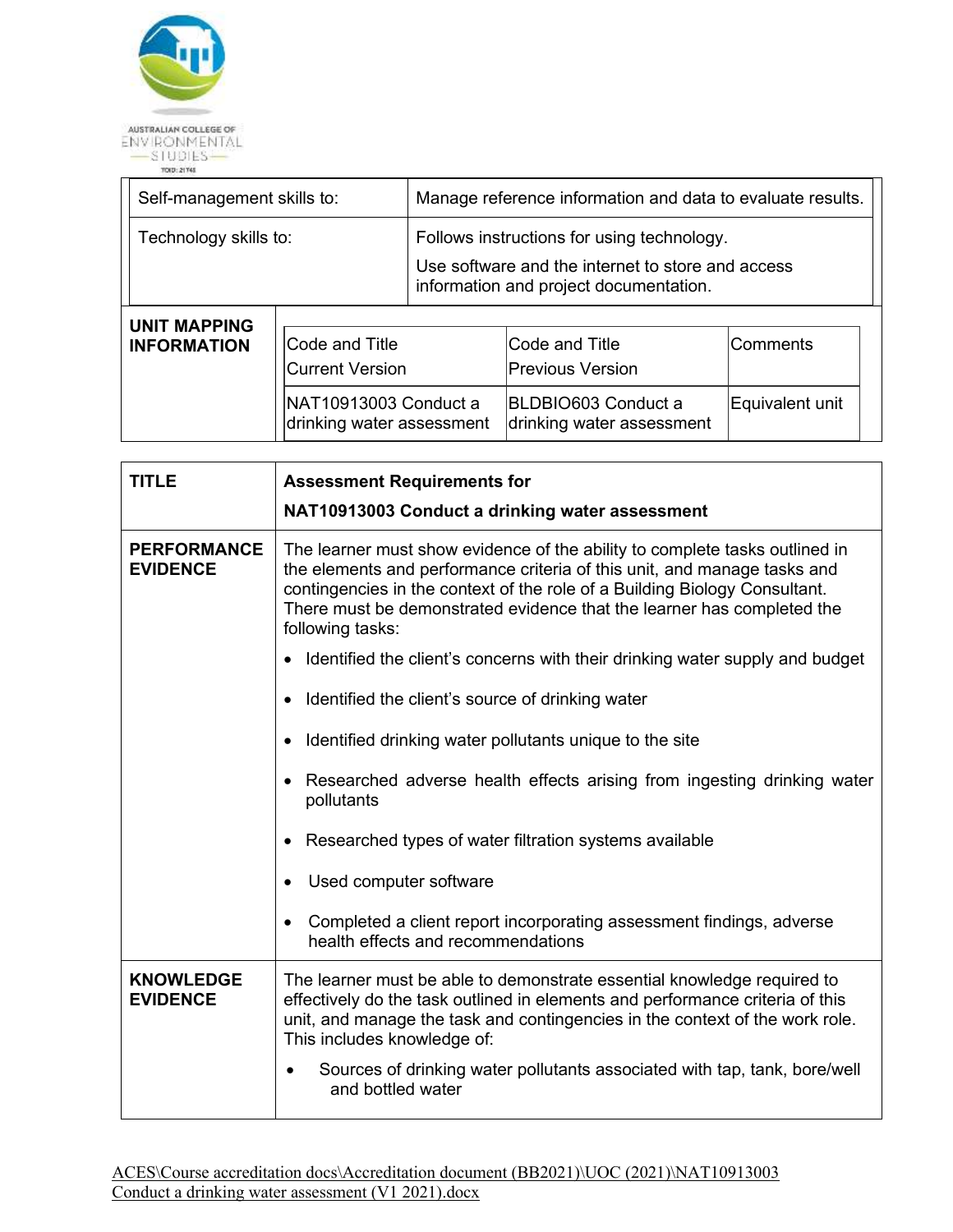

| TO(D: 21745                            |                                                                                                                                                                                                                                                                                                                     |
|----------------------------------------|---------------------------------------------------------------------------------------------------------------------------------------------------------------------------------------------------------------------------------------------------------------------------------------------------------------------|
|                                        | Exposure standards relating to drinking water quality<br>$\bullet$                                                                                                                                                                                                                                                  |
|                                        | Analysing information from a range of authoritative sources including<br>government, non-government, industry associations and YouTube<br>videos relevant to the field of study.                                                                                                                                    |
|                                        | Water utility companies that supply drinking water to homes                                                                                                                                                                                                                                                         |
|                                        | Pollutants that affect drinking water quality, such as:<br>$\bullet$<br>organic and inorganic contaminants<br>microorganisms and biotoxins<br>٠<br>particulates<br>$\bullet$<br>radioactive nuclides<br>$\bullet$<br>disinfectants and their by-products<br>$\bullet$<br>hormone-disrupting chemicals.<br>$\bullet$ |
|                                        | Water treatment processes including filtration, flocculation and<br>$\bullet$<br>disinfection                                                                                                                                                                                                                       |
|                                        | Adverse health effects arising from ingestion of drinking water pollutants<br>$\bullet$                                                                                                                                                                                                                             |
|                                        | Water supply network which encompasses both the mains and domestic<br>$\bullet$<br>reticulation systems                                                                                                                                                                                                             |
|                                        | Storage vessels that may adversely affect drinking water quality<br>$\bullet$                                                                                                                                                                                                                                       |
|                                        | Tank water materials and roof catchment types that may adversely<br>$\bullet$<br>impact drinking water quality                                                                                                                                                                                                      |
|                                        | Types of domestic water filtration systems available in Australia, their<br>$\bullet$<br>advantages, limitations and cost                                                                                                                                                                                           |
|                                        | Suppliers of water filters                                                                                                                                                                                                                                                                                          |
|                                        | Key personnel to implement solutions (water filter companies, licensed<br>$\bullet$<br>plumber)                                                                                                                                                                                                                     |
|                                        | Computer and software used to access the internet and produce the<br>$\bullet$<br>report                                                                                                                                                                                                                            |
| <b>ASSESSMENT</b><br><b>CONDITIONS</b> | Both practical skills and knowledge must be assessed. Skills must be<br>demonstrated in a simulated environment or a real-life working environment,<br>such as a client's home.                                                                                                                                     |
|                                        | Assessment methods must include:                                                                                                                                                                                                                                                                                    |
|                                        | knowledge questions/quiz                                                                                                                                                                                                                                                                                            |